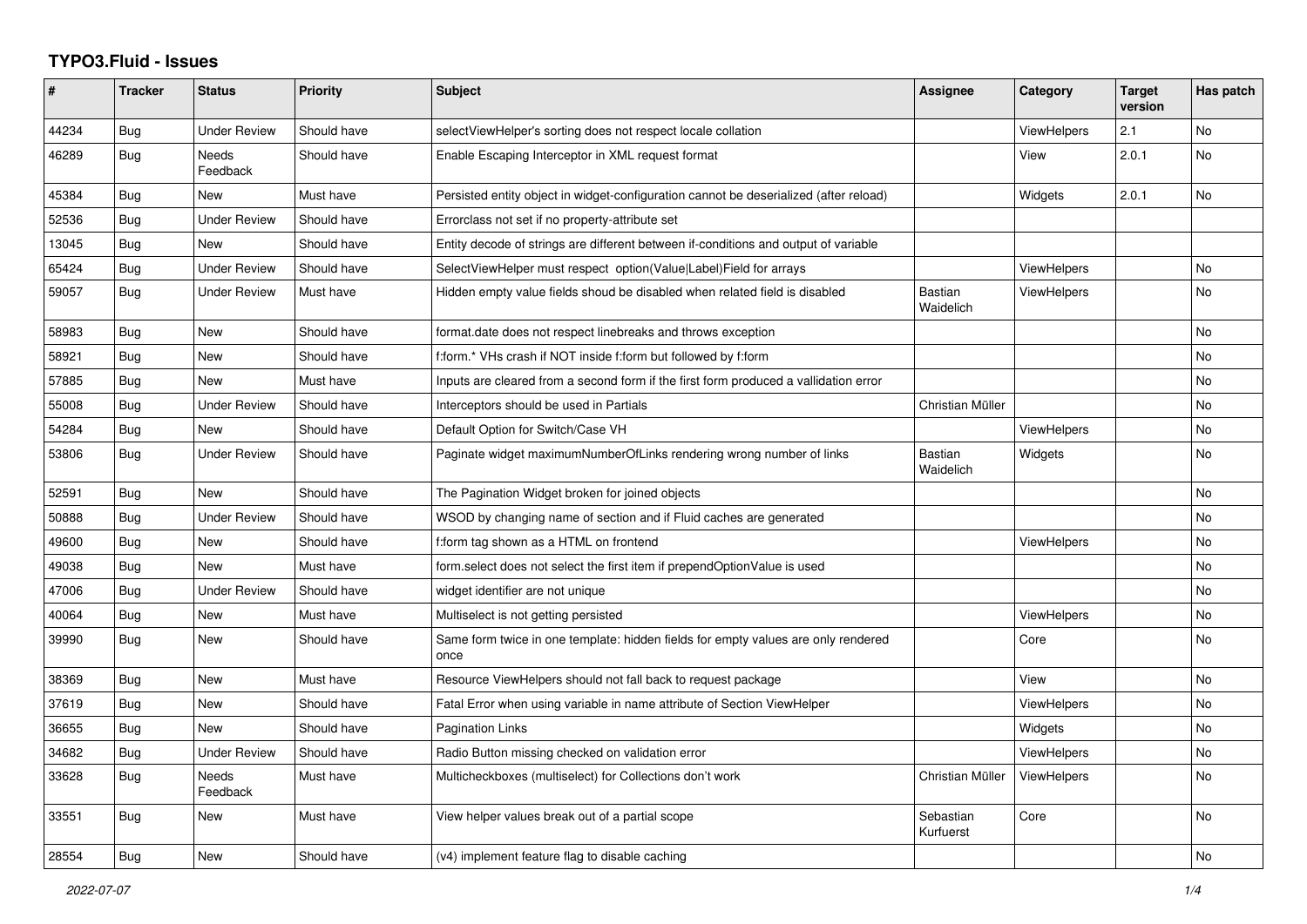| $\vert$ # | <b>Tracker</b> | <b>Status</b>            | <b>Priority</b> | <b>Subject</b>                                                                                              | <b>Assignee</b>             | Category           | <b>Target</b><br>version | Has patch |
|-----------|----------------|--------------------------|-----------------|-------------------------------------------------------------------------------------------------------------|-----------------------------|--------------------|--------------------------|-----------|
| 28553     | <b>Bug</b>     | <b>New</b>               | Should have     | improve XHProf test setup                                                                                   |                             |                    |                          | <b>No</b> |
| 28552     | Bug            | New                      | Should have     | (v5) write ViewHelper test for compiled run; adjust functional test to do two passes<br>(uncached & cached) |                             |                    |                          | <b>No</b> |
| 28551     | Bug            | Accepted                 | Should have     | (v4) backport VHTest                                                                                        | Sebastian<br>Kurfuerst      |                    |                          | No        |
| 28550     | Bug            | New                      | Should have     | (v4) make widgets cacheable, i.e. not implement childnodeaccess interface                                   |                             |                    |                          | No        |
| 28549     | Bug            | New                      | Should have     | make widgets cacheable, i.e. not implement childnodeaccess interface                                        |                             |                    |                          | No        |
| 27607     | Bug            | New                      | Must have       | Make Fluid comparisons work when first element is STRING, second is NULL.                                   |                             | Core               |                          | No        |
| 12863     | Bug            | New                      | Should have     | Attributes of a viewhelper can't contain a '-'                                                              | Sebastian<br>Kurfuerst      | Core               |                          | No        |
| 8648      | <b>Bug</b>     | <b>New</b>               | Should have     | format.crop ViewHelper should support all features of the crop stdWrap function                             |                             | <b>ViewHelpers</b> |                          | <b>No</b> |
| 3481      | Bug            | <b>New</b>               | Should have     | Use ViewHelperVariableContainer in PostParseFacet                                                           |                             | Core               |                          | <b>No</b> |
| 60856     | <b>Bug</b>     | <b>New</b>               | Must have       | Target attribute not supported by the form viewhelper                                                       |                             | <b>ViewHelpers</b> |                          | Yes       |
| 58862     | Bug            | Needs<br>Feedback        | Should have     | FormViewHelper doesn't accept NULL as value for \$arguments                                                 | <b>Bastian</b><br>Waidelich | <b>ViewHelpers</b> |                          | Yes       |
| 51239     | Bug            | Under Review             | Must have       | AbstractViewHelper use incorrect method signature for "\$this->systemLogger->log()"                         | Adrian Föder                | Core               |                          | Yes       |
| 30937     | Bug            | New                      | Should have     | CropViewHelper stringToTruncate can't be supplied so it can't be easily extended                            |                             | ViewHelpers        |                          | Yes       |
| 52419     | Bug            | New                      | Should have     | Wrong PHPDocs notation for default value inline f:translate viewhelper                                      |                             |                    | 2.0                      | No        |
| 40998     | Bug            | <b>Under Review</b>      | Should have     | Missing parent request namespaces in form field name prefix                                                 | Sebastian<br>Kurfuerst      | ViewHelpers        | 1.1.1                    | No        |
| 36662     | Bug            | <b>Needs</b><br>Feedback | Should have     | Checked state isn't always correct when property is collection                                              | Kevin Ulrich<br>Moschallski | ViewHelpers        | 1.1.1                    | No        |
| 62346     | Feature        | <b>New</b>               | Could have      | f:comment should have high precende                                                                         |                             | Core               | 3.x                      | No        |
| 43346     | Feature        | <b>Under Review</b>      | Should have     | Allow property mapping configuration via template                                                           | Karsten<br>Dambekalns       | ViewHelpers        | 2.1                      | No        |
| 48355     | Feature        | <b>New</b>               | Could have      | Assign output of viewhelper to template variable for further processing.                                    |                             |                    |                          |           |
| 45345     | Feature        | <b>Needs</b><br>Feedback | Should have     | Easy to use comments for fluid that won't show in output                                                    |                             |                    |                          |           |
| 9514      | Feature        | New                      | Should have     | Support explicit Array Arguments for ViewHelpers                                                            |                             |                    |                          |           |
| 9005      | Feature        | Accepted                 | Could have      | Fluid Template Analyzer (FTA)                                                                               | Sebastian<br>Kurfuerst      |                    |                          |           |
| 4704      | Feature        | New                      | Should have     | Improve parsing exception messages                                                                          |                             | Core               |                          |           |
| 1907      | Feature        | <b>New</b>               | Could have      | Default values for view helpers based on context                                                            |                             | Core               |                          |           |
| 60271     | Feature        | New                      | Should have     | Paginate viewhelper, should also support arrays                                                             |                             |                    |                          | No        |
| 60181     | Feature        | <b>New</b>               | Could have      | Caching mechanism for Fluid Views/Templates                                                                 |                             | View               |                          | No        |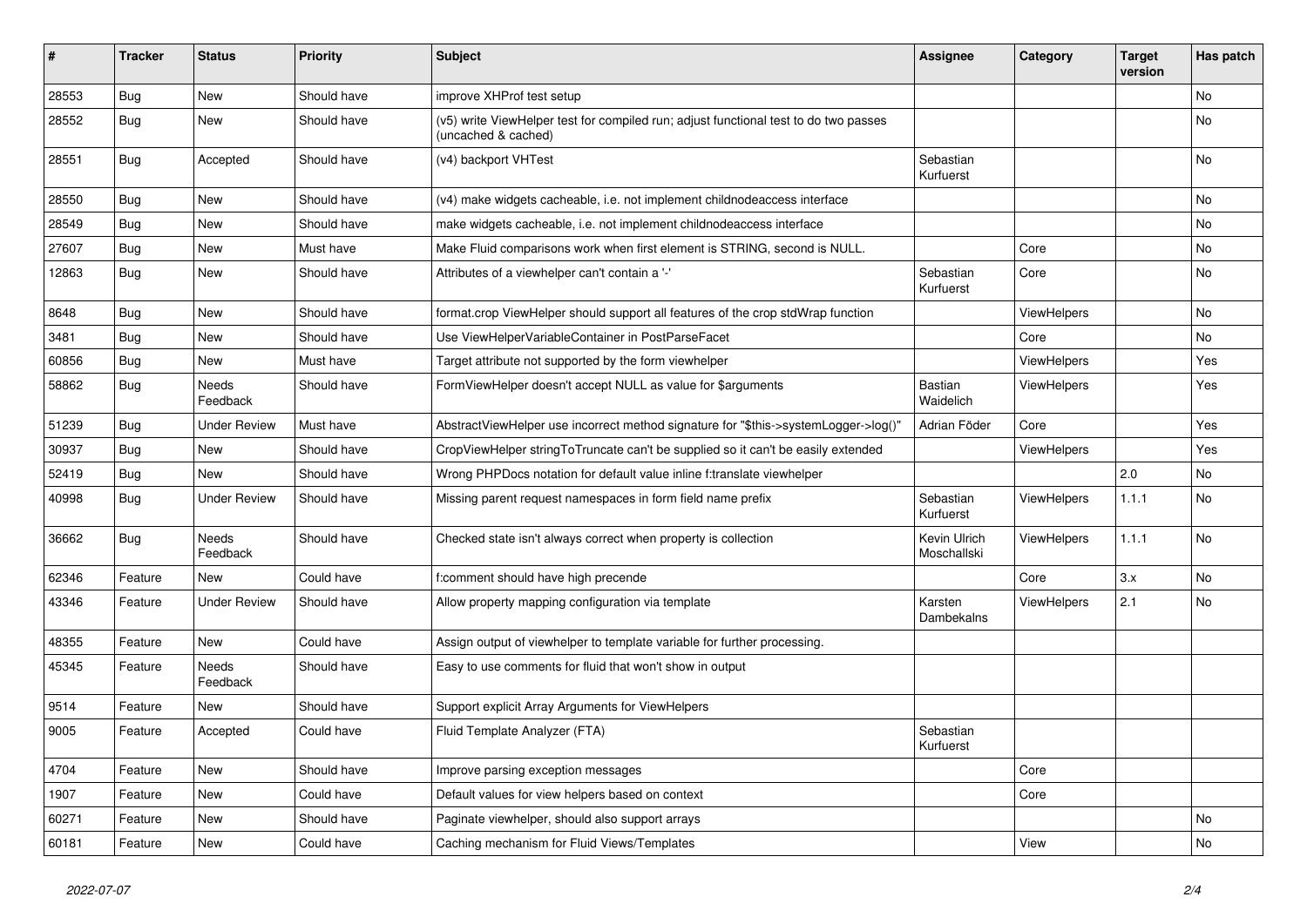| #     | <b>Tracker</b> | <b>Status</b>       | <b>Priority</b> | <b>Subject</b>                                                                                | Assignee               | Category    | <b>Target</b><br>version | Has patch |
|-------|----------------|---------------------|-----------------|-----------------------------------------------------------------------------------------------|------------------------|-------------|--------------------------|-----------|
| 60003 | Feature        | New                 | Should have     | Add required-Attribute to f:form.password                                                     |                        | ViewHelpers |                          | <b>No</b> |
| 52640 | Feature        | <b>Under Review</b> | Should have     | Create an UnlessViewHelper as opposite to the IfViewHelper                                    | Marc Neuhaus           |             |                          | No        |
| 51277 | Feature        | New                 | Should have     | ViewHelper context should be aware of actual file occurrence                                  |                        |             |                          | No        |
| 51100 | Feature        | <b>New</b>          | Must have       | Links with absolute URI should have the option of URI Scheme                                  |                        | ViewHelpers |                          | No        |
| 49756 | Feature        | <b>Under Review</b> | Should have     | Select values by array key in checkbox viewhelper                                             |                        |             |                          | No        |
| 46545 | Feature        | New                 | Should have     | Better support for arrays in options of SelectViewHelper                                      |                        |             |                          | No        |
| 46257 | Feature        | <b>Under Review</b> | Should have     | Add escape sequence support for Fluid                                                         |                        | Core        |                          | No        |
| 45153 | Feature        | New                 | Should have     | f:be.menus.actionMenuItem - Detection of the current select option is insufficient            |                        |             |                          | No        |
| 42397 | Feature        | New                 | Should have     | Missing viewhelper for general links                                                          |                        |             |                          | No        |
| 40081 | Feature        | New                 | Should have     | Allow assigned variables as keys in arrays                                                    |                        |             |                          | No        |
| 39936 | Feature        | New                 | Should have     | registerTagAttribute should handle default values                                             |                        | ViewHelpers |                          | No        |
| 38130 | Feature        | New                 | Should have     | Checkboxes and multiple select fields should have an assignable default value                 |                        |             |                          | No        |
| 37095 | Feature        | New                 | Should have     | It should be possible to set a different template on a Fluid TemplateView inside an<br>action | Christopher<br>Hlubek  |             |                          | No        |
| 36410 | Feature        | New                 | Should have     | Allow templates to send arguments back to layout                                              |                        | ViewHelpers |                          | No        |
| 33394 | Feature        | Needs<br>Feedback   | Should have     | Logical expression parser for BooleanNode                                                     | <b>Tobias Liebig</b>   | Core        |                          | No        |
| 33215 | Feature        | New                 | Should have     | RFC: Dynamic values in ObjectAccess paths                                                     |                        |             |                          | No        |
| 31955 | Feature        | New                 | Should have     | f:uri.widget                                                                                  |                        | Widgets     |                          | No        |
| 30555 | Feature        | New                 | Could have      | Make TagBuilder more extensible                                                               |                        | Core        |                          | No        |
| 10472 | Feature        | New                 | Could have      | Fluid Standalone distribution                                                                 |                        | Core        |                          | No        |
| 8989  | Feature        | Needs<br>Feedback   | Could have      | Search path for fluid template files                                                          |                        | View        |                          | No        |
| 5933  | Feature        | Accepted            | Should have     | Optional section rendering                                                                    | Sebastian<br>Kurfuerst | ViewHelpers |                          | No        |
| 3725  | Feature        | New                 | Could have      | CSS Engine                                                                                    | Christian Müller       | ViewHelpers |                          | No        |
| 3291  | Feature        | Needs<br>Feedback   | Should have     | Cacheable viewhelpers                                                                         |                        |             |                          | No        |
| 36559 | Feature        | New                 | Could have      | New widget progress bar                                                                       |                        |             |                          | Yes       |
| 7608  | Feature        | New                 | Could have      | Configurable shorthand/object accessor delimiters                                             |                        | Core        |                          | Yes       |
| 9950  | Task           | New                 | Should have     | Binding to nested arrays impossible for form-elements                                         |                        | ViewHelpers |                          |           |
| 56237 | Task           | New                 | Should have     | in-line (Condition) ViewHelpers should not evaluate on parsing                                |                        |             |                          | No        |
| 54195 | Task           | New                 | Should have     | Rename and move FormViewHelper's errorClass value, currently 'f3-form-error'                  | Adrian Föder           | ViewHelpers |                          | No        |
| 47669 | Task           | New                 | Should have     | FormViewHelper does not define the default request method                                     |                        |             |                          | No        |